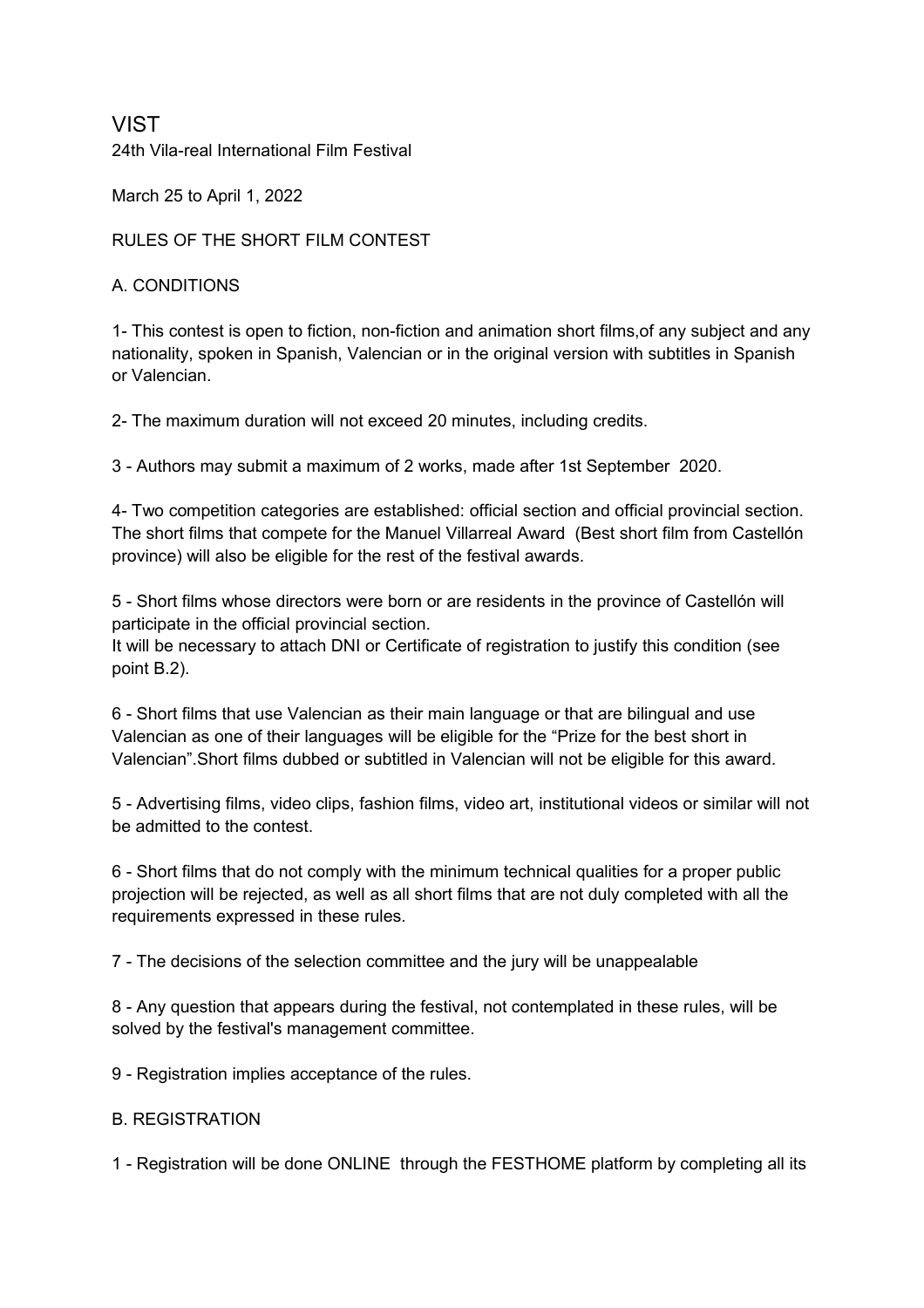mandatory sections.

2 - In addition to the short film in digital format, it will be necessary to attach the poster of the short film, two frames of it and a photograph of the director.

In case of participating also in the official provincial section, it will be necessary to attach ID or Registration Certificate to justify that the director is born and / or resident in the province of Castellón (as specified in point A.5) .

3 - The registration period will be open to February 15, 2022.

C. SELECTION OF SHORT FILMS

1- A professional selection committee, appointed by the festival management, will be in charge of viewing each short films, selecting those that will finally compite for the awards.

2 - Selected short films will be announced through the official channels of the festival, at least two weeks before the celebration of the competition. Previously, confirmation will be sent by email to the contact of each selected job.

3 - The screening copy of the selected short films must be sent digitally (through the channels determined by the festival organization) in an mp4 container, with the H 264 codec and a minimum resolution of 1920x1080 (1080p) before March 20, 2022 .

4 - The selected short films will be part of the festival sections and will be publicly screened during the days of the festival. Taking part in the Festival implies the consent of author and/or

producer to the screening of the short films.

5 - The festival may use the photographs, images, video and / or audio fragments of the short films (not exceeding one minute) for promotional and dissemination purposes.

### D. JURY AND AWARDS

1 -The jury will decide on awarding the prizes and trophies among all the short films selected by the selection comitee, except the audience award.

2- The jury will be made up of a minimum of 3 members, all of them film and audiovisual professionals.

3 - Awards:

Best Short Film Award: € 1,800 + trophy

Manuel Villarreal Award: € 1,200 + trophy

Best Short Film in Valencian: € 600 + trophy

Audience award: € 600 + trophy